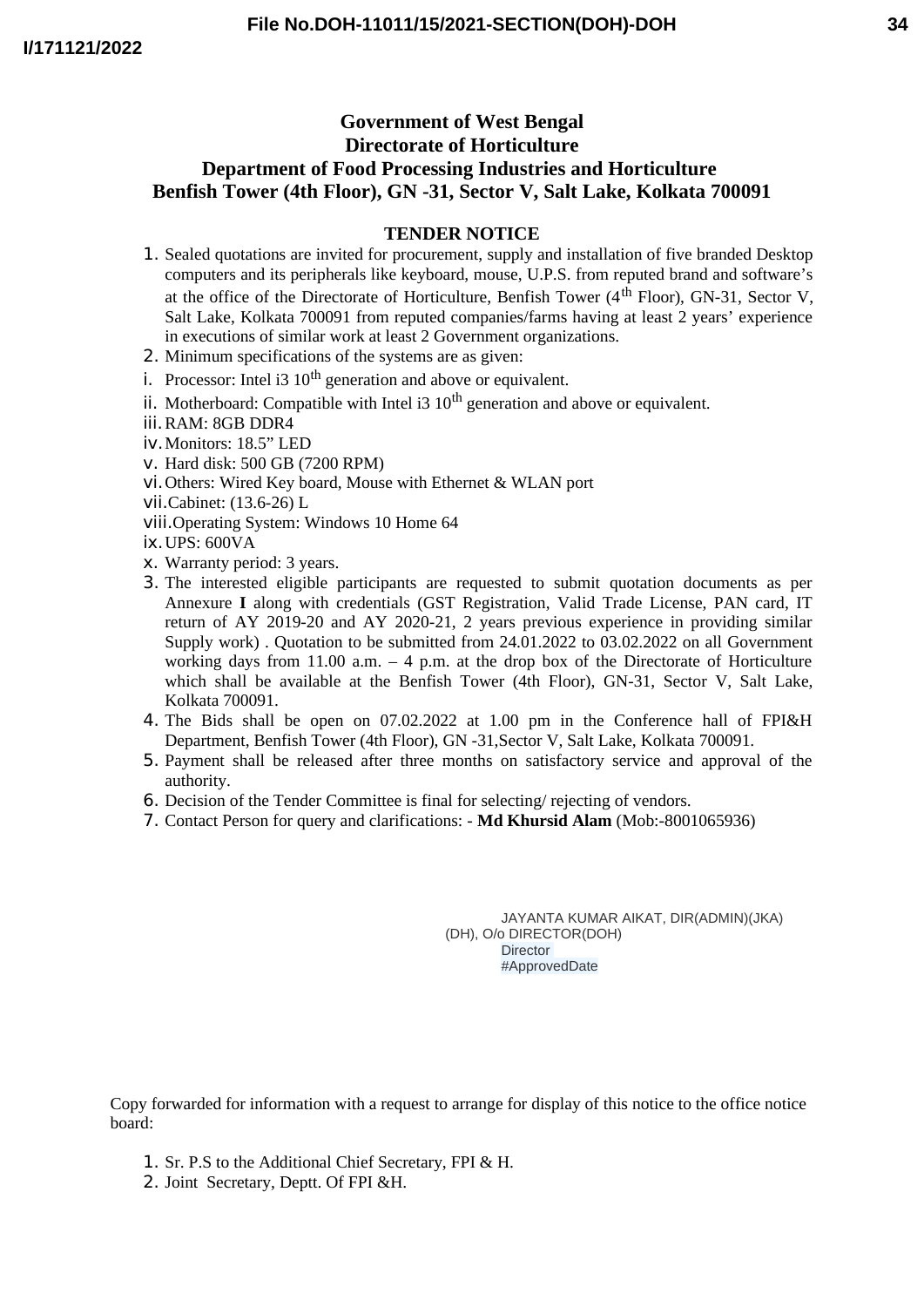- 3. MIS, FPI & H, with a request to upload in the website.
- 4. Office Notice Board.
- 5. Office copy.

JAYANTA KUMAR AIKAT, DIR(ADMIN)(JKA) (DH), O/o DIRECTOR(DOH) **Director** #ApprovedDate

**Annexure – I**

**"supply of five branded Desktop computers with keyboard, mouse, U.P.S." with**